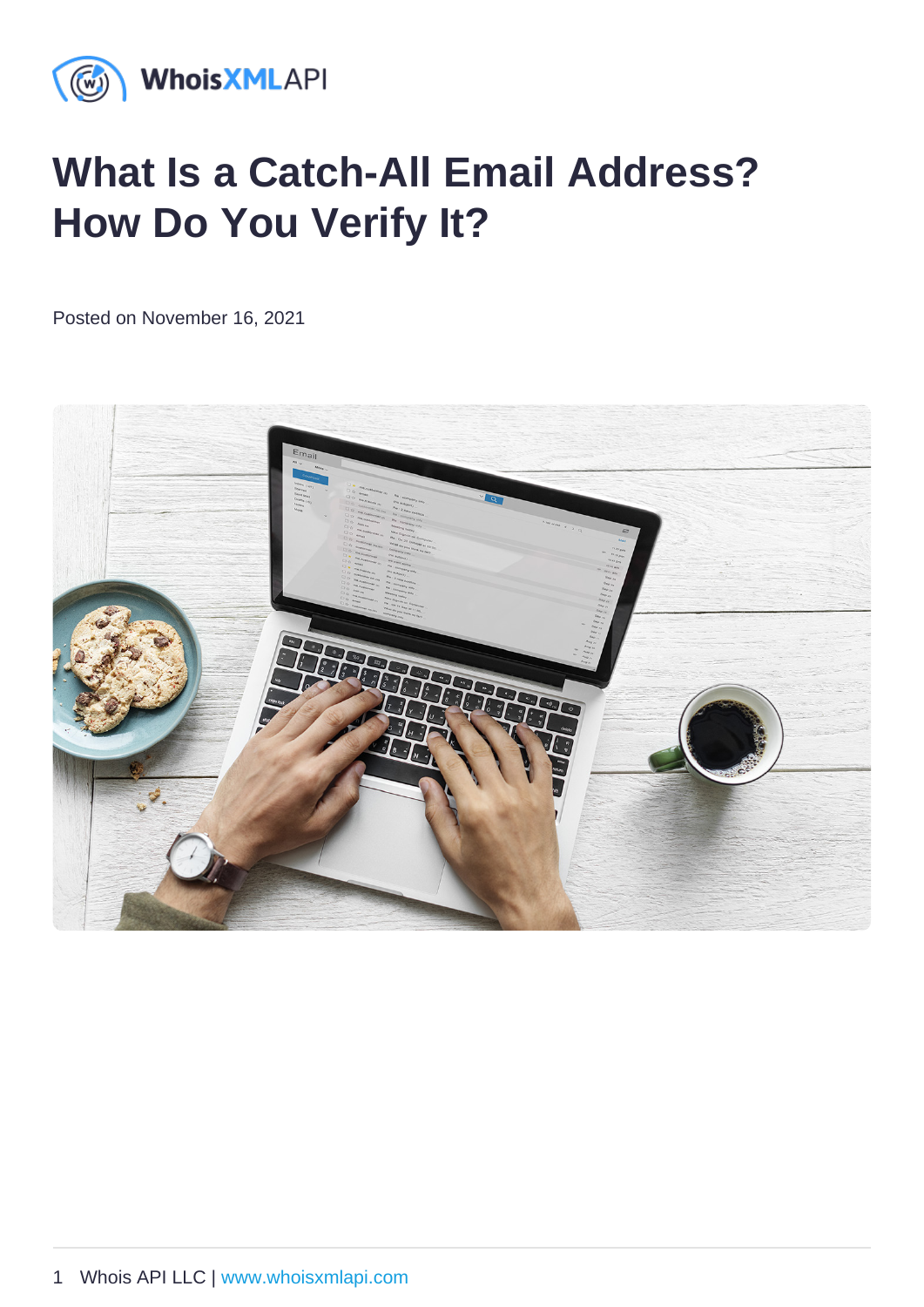There are at least two opposing views on using catch-all email accounts. One is that employing such an account allows users to get all messages sent to their email domains. Another is that users are likely to receive more spam since a catch-all email address accepts all incoming messages. For digital marketers, the question then is: Is sending messages to a catch-all email account a boon or a bane? And we can answer that by going through the basics first and then drilling down into a way to detect and verify catch-all emails.

#### What Is a Catch-All Email Account?

A catch-all email account is an inbox that catches all emails sent to your domain, hence the name. It will receive even emails that are addressed to nonexistent recipients so long as the email domain is correctly spelled. Nonexistent recipients may include employees whose names have been misspelled by the senders and those who have left the company. Companies that don't have a catch-all email account reject incoming messages addressed to nonexistent recipients, resulting in bounces on the senders' part.

Typical examples of catch-all email addresses are contactus@company[.]com and info@company[.]com.

#### What Is a Catch-All Email Server? How Does It Work?

A catch-all email server is dedicated to catch all emails sent to an email domain. Catch-all email addresses, in turn, point to catch-all email servers. Catch-all email addresses are commonly used by businesses since they ensure that they won't miss any email sent to their domain. Moreover, such email addresses can also help build better relationships with users. How?

Companies need to respond to users' messages in one way or another so as not to turn off anyone who may be interested in their offerings. Having a catch-all email account that is set to send automatic replies is one way to make them feel welcome. Even better, the one who manages the account should make it a point to forward the messages to the right people in the company.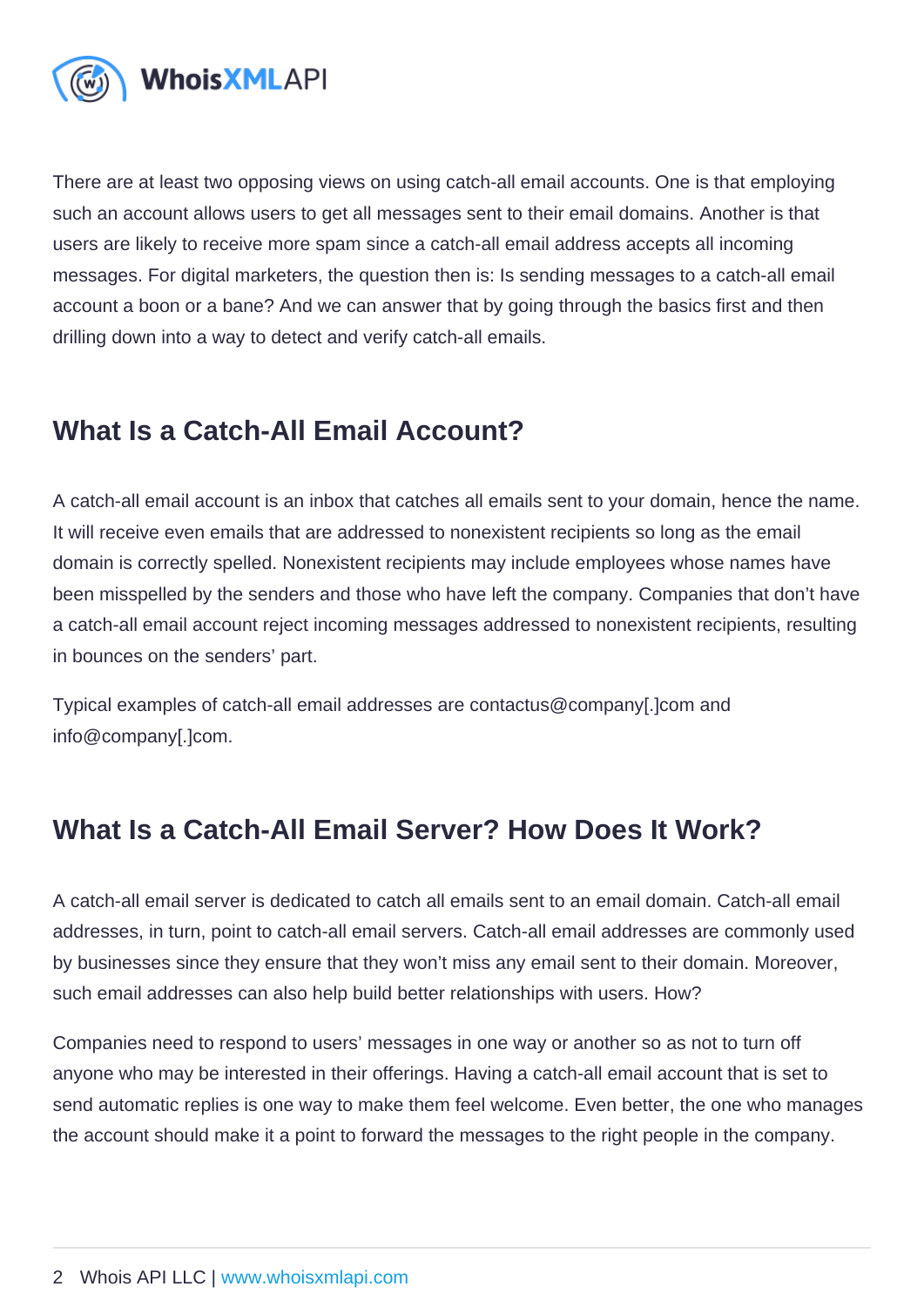Some of the messages that land in your catch-all email accounts could turn into leads and big business opportunities.

## Does Using a Catch-All Email Address Pose Risks to Digital Marketers?

As we've seen, using a catch-all email address or server is a boon to organizations that don't want to miss out on any potential business opportunity. On the other side of the fence, however, some digital marketers believe sending messages to a catch-all email account is not good. And the reason for that is that their messages can get categorized as spam.

Sending emails to companies' catch-all email addresses also often translates to bounces. Since catch-all inboxes could be left unopened for long periods, senders could receive bounce notifications.

And the more messages marketers send to the catch-all email address, the more bounces result. They end up with a high bounce rate, which can ruin their mail server reputation. It may even cause your email domain to be temporarily suspended, affecting your entire email domain.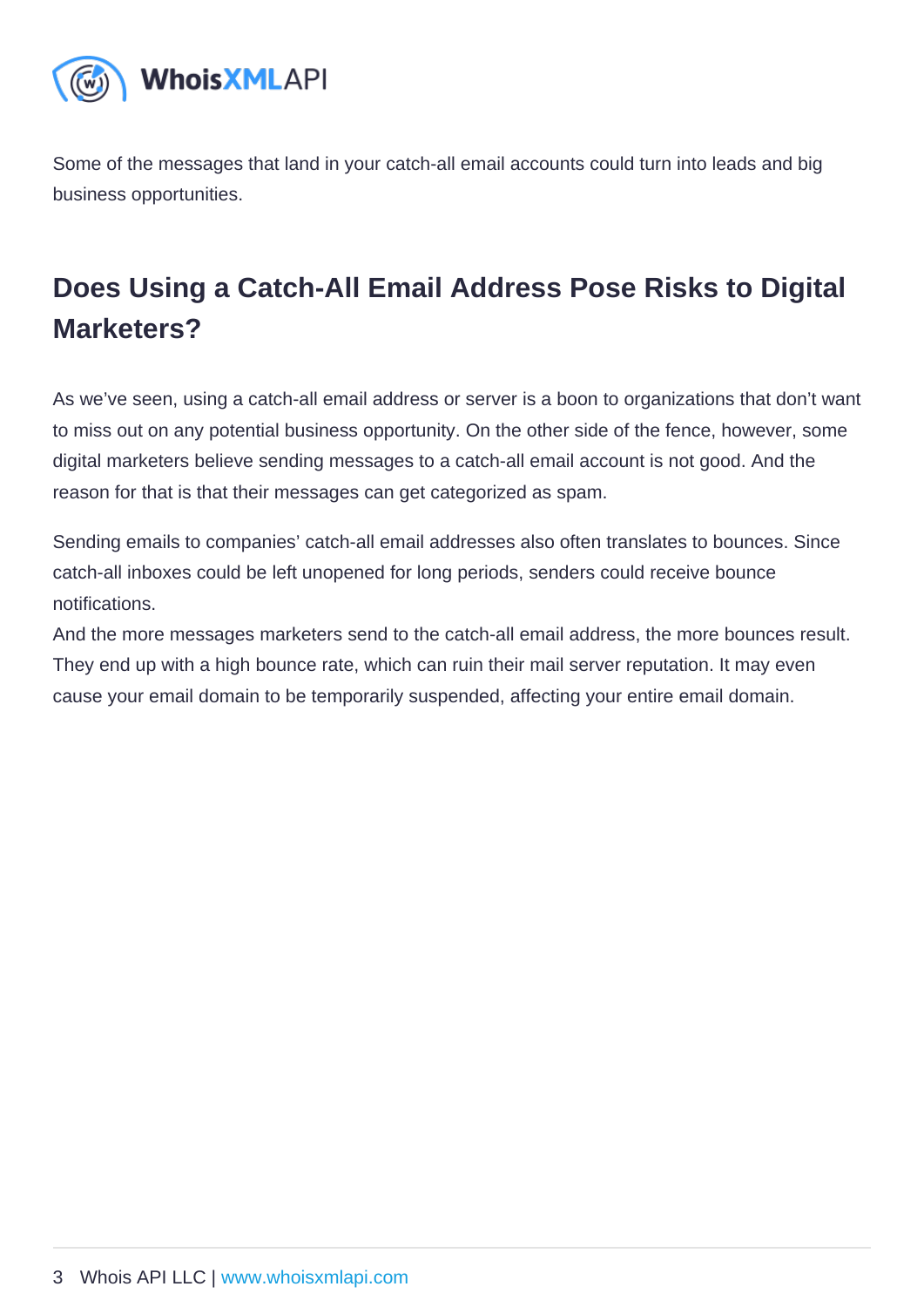## Is It a Good or Bad Idea to Include Catch-All Email Addresses in Your Marketing Distribution List?

The decision regarding including catch-all email addresses in your marketing distribution list depends on your answers to three questions:

- Did the catch-all email address's owner opt to receive messages?
- Does the catch-all email address belong to a customer?
- What is your email marketing goal?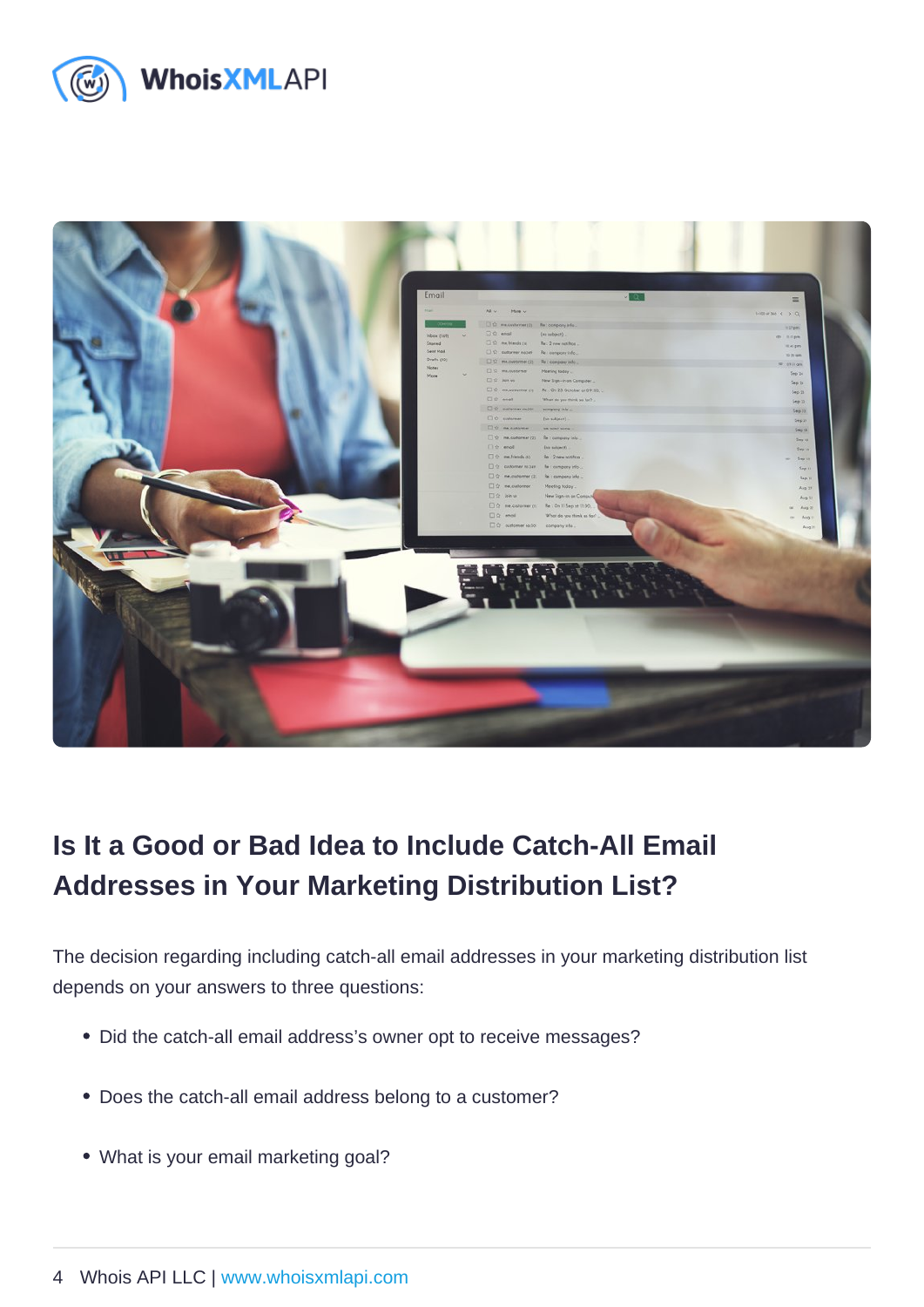Only after answering the questions above should you start building your email marketing strategy.

The first thing you need to determine is if the catch-all email address is actively being used. You can include it in your distribution list if it has a dedicated administrator to ensure that your messages get to your intended recipients. One way to know that is if its user opted in (especially if you use the double opt-in approach) to receive messages.

If the catch-all email address belongs to a customer, make sure it is actively used. You can verify that by using your email service's read-receipt feature or using an [email verification tool](https://emailverification.whoisxmlapi.com/) to determine if the address has a Simple Mail Transfer Protocol (SMTP) and mail exchanger (MX) servers. That way, you can stay in touch with that subscriber no matter what.

Revisiting your marketing goals is also necessary. You may need to include a limit to sending messages to catch-all email addresses in your marketing strategy if the practice is affecting your sender reputation.

Given the considerations above, we can say that not all catch-all email addresses should be included in your marketing distribution list. But how do you know if an email address is a catch-all or not? Find out below.

## How to Verify Catch-All Email Addresses with Email Verification API

Determining if an email address is a catch-all or not is difficult if not impossible to do without the help of a specialized tool. To ensure that you're not taking out email addresses (thinking they're catch-all ones) unnecessarily from your list, you can employ [Email Verification API](https://emailverification.whoisxmlapi.com/api). It automatically tells if the email address you typed into the input field is a catch-all or not.

A result that says the following means the email address is a catch-all: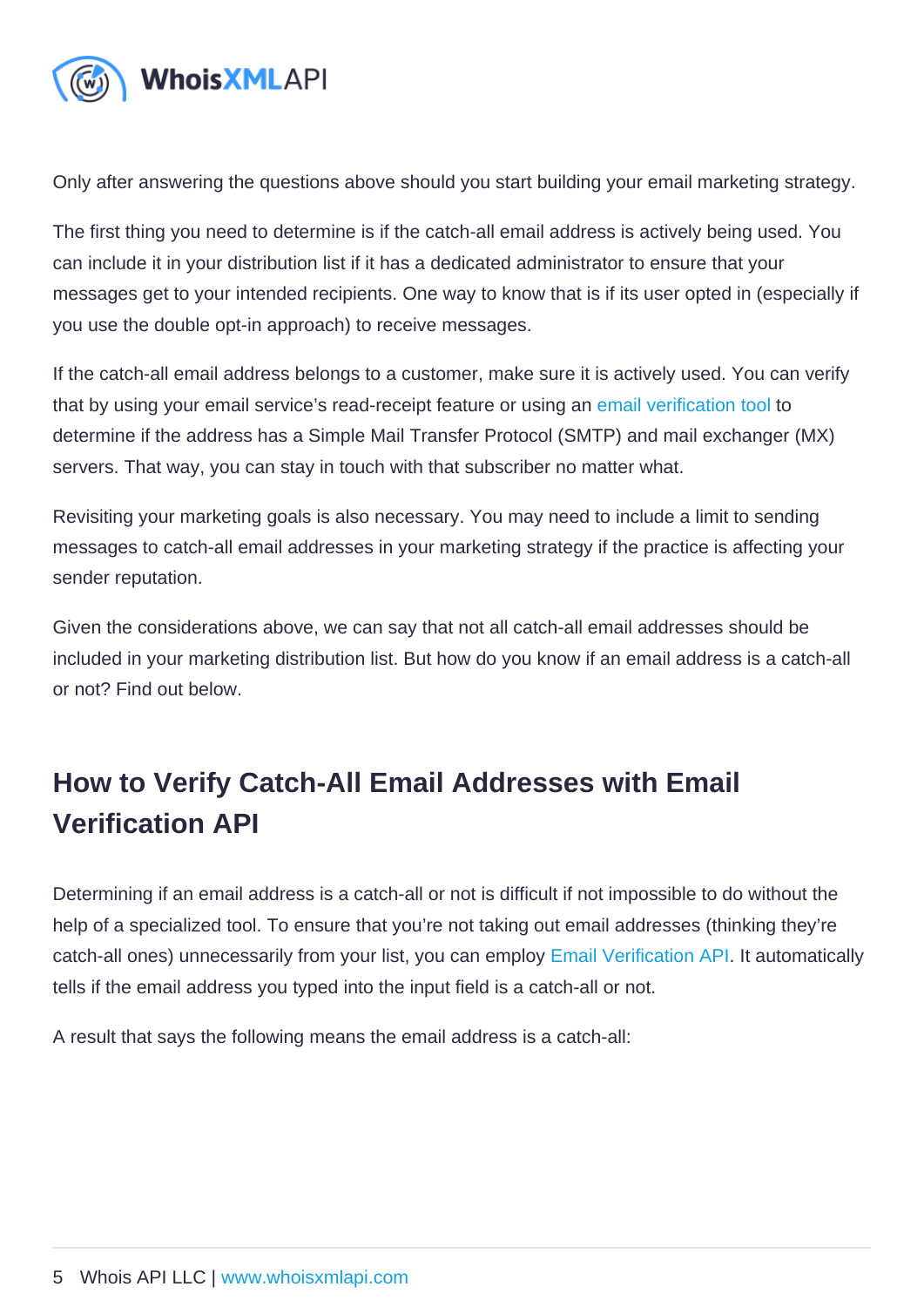catchAllCheck: String

"true"

One that says the following, meanwhile, indicates the email address is not a catch-all:

catchAllCheck: String

"false"

Here's an example from Email Verification API: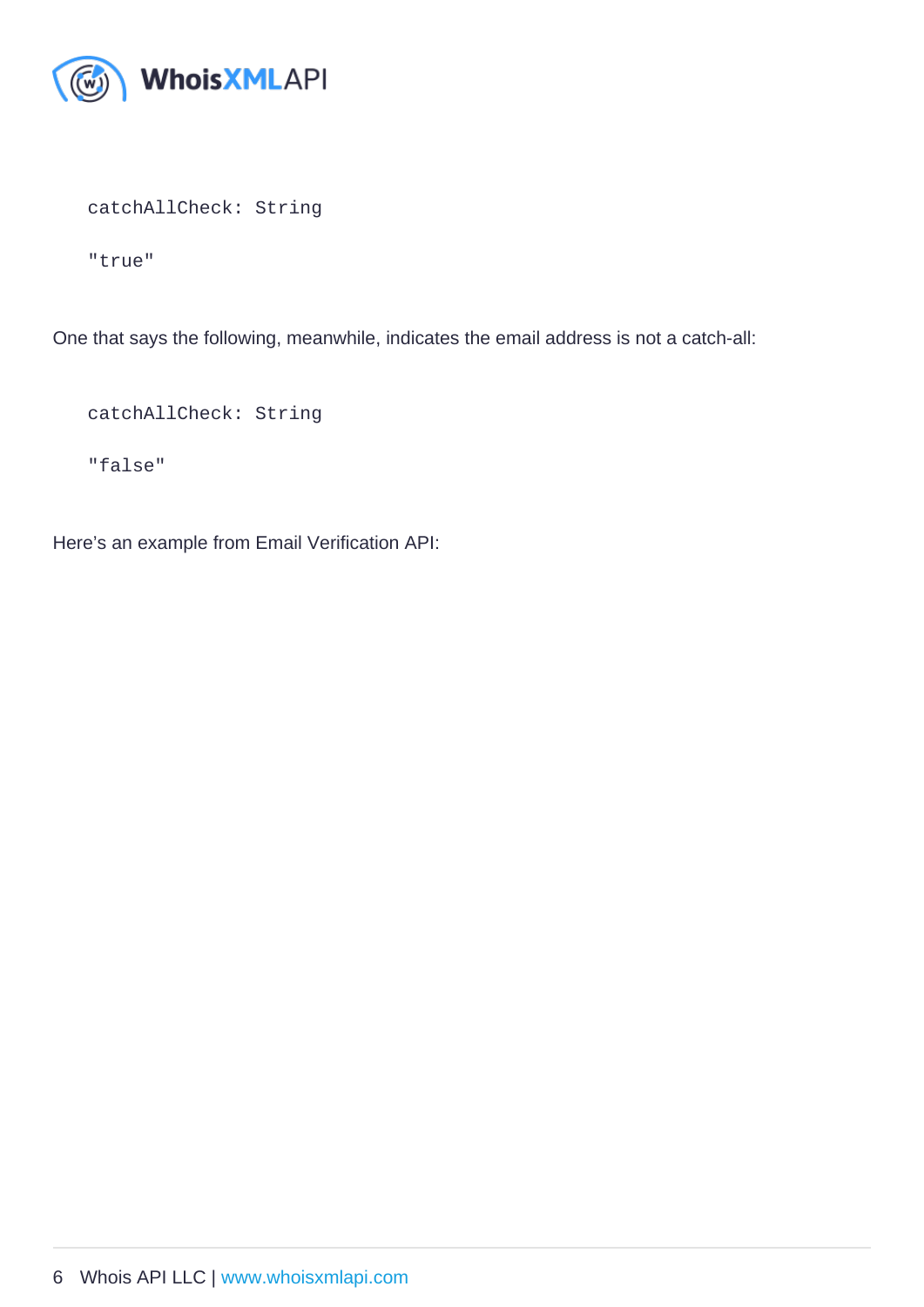The same steps can be performed using [Bulk Email Verification Lookup](https://emailverification.whoisxmlapi.com/bulk-tool). This tool would work better for organizations that have massive distribution lists to save time and effort.

If you do decide to send marketing messages to catch-all email addresses, you need a plan. You can start by [taking out invalid addresses](https://emailverification.whoisxmlapi.com/blog/how-to-clean-your-email-list-with-the-help-of-email-verification-software) from your list. You can do so by sending a message to the addresses in small batches and monitoring which ones bounce back. Take note of which addresses resulted in bounces then take them out of your list. As an additional precautionary step,